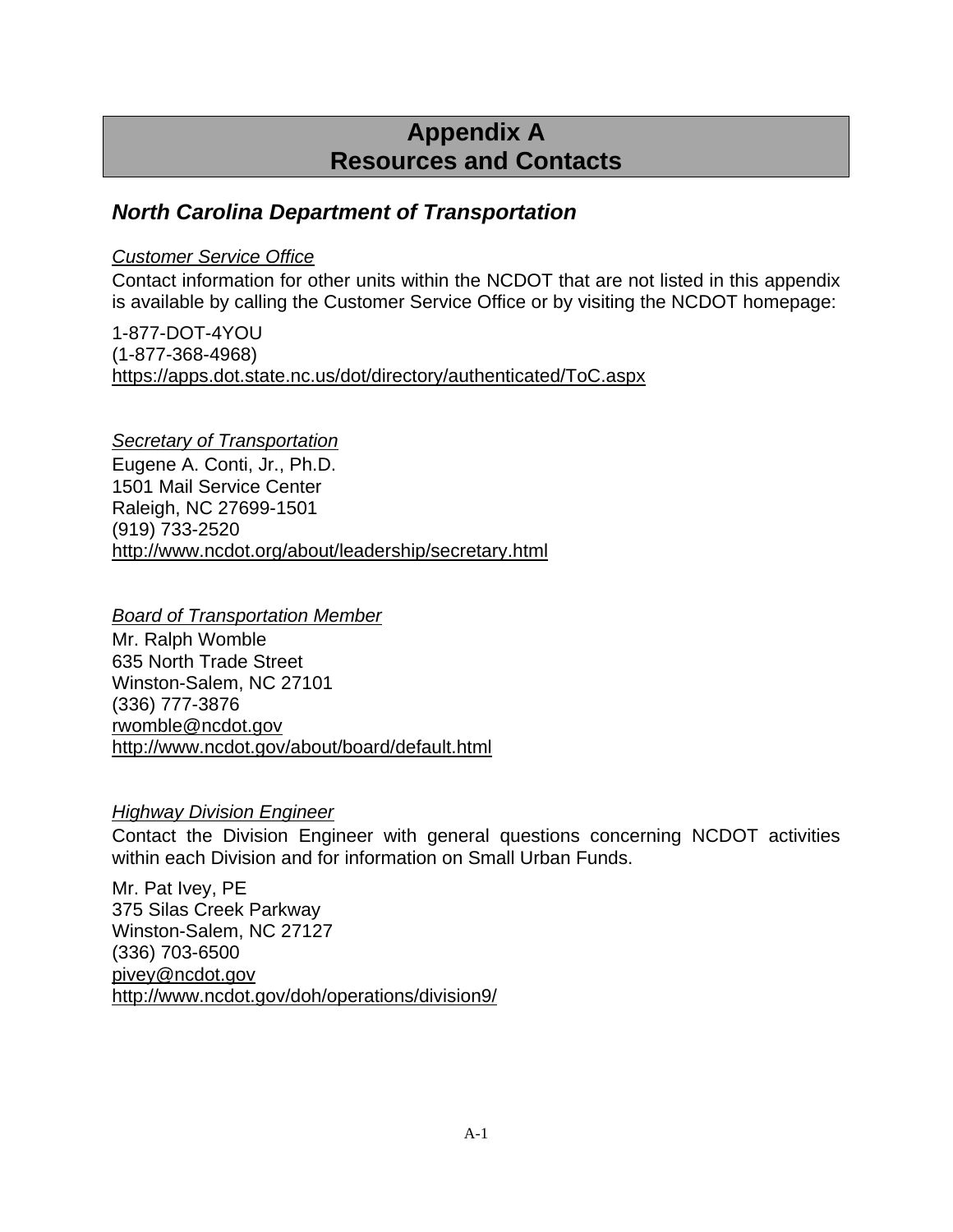### *Division Project Manager*

Contact the Division Project Manager with questions concerning transportation projects within each Division.

Mr. Brett Abernathy, PE, PLS 375 Silas Creek Parkway Winston-Salem, NC 27127 (336) 703-6500 jbabernathy@ncdot.gov

### *Division Construction Engineer*

Contact the Division Construction Engineer for information concerning major roadway improvements under construction.

Mr. Keith E. Raulston, PE 375 Silas Creek Parkway Winston-Salem, NC 27127 (336) 703-6500 kraulston@ncdot.gov

### *Division Traffic Engineer*

Contact the Division Traffic Engineer for information concerning traffic signals, highway signs, pavement markings and crash history.

Mr. J.P. Couch, PE 375 Silas Creek Parkway Winston-Salem, NC 27127 (336) 703-6500 jpcouch@ncdot.gov

### *Division Operations Engineer*

Contact the Division Operations Engineer for information concerning facility operations.

Mr. Mike Shaffner, PE 375 Silas Creek Parkway Winston-Salem, NC 27127 (336) 703-6500 mshaffner@ncdot.gov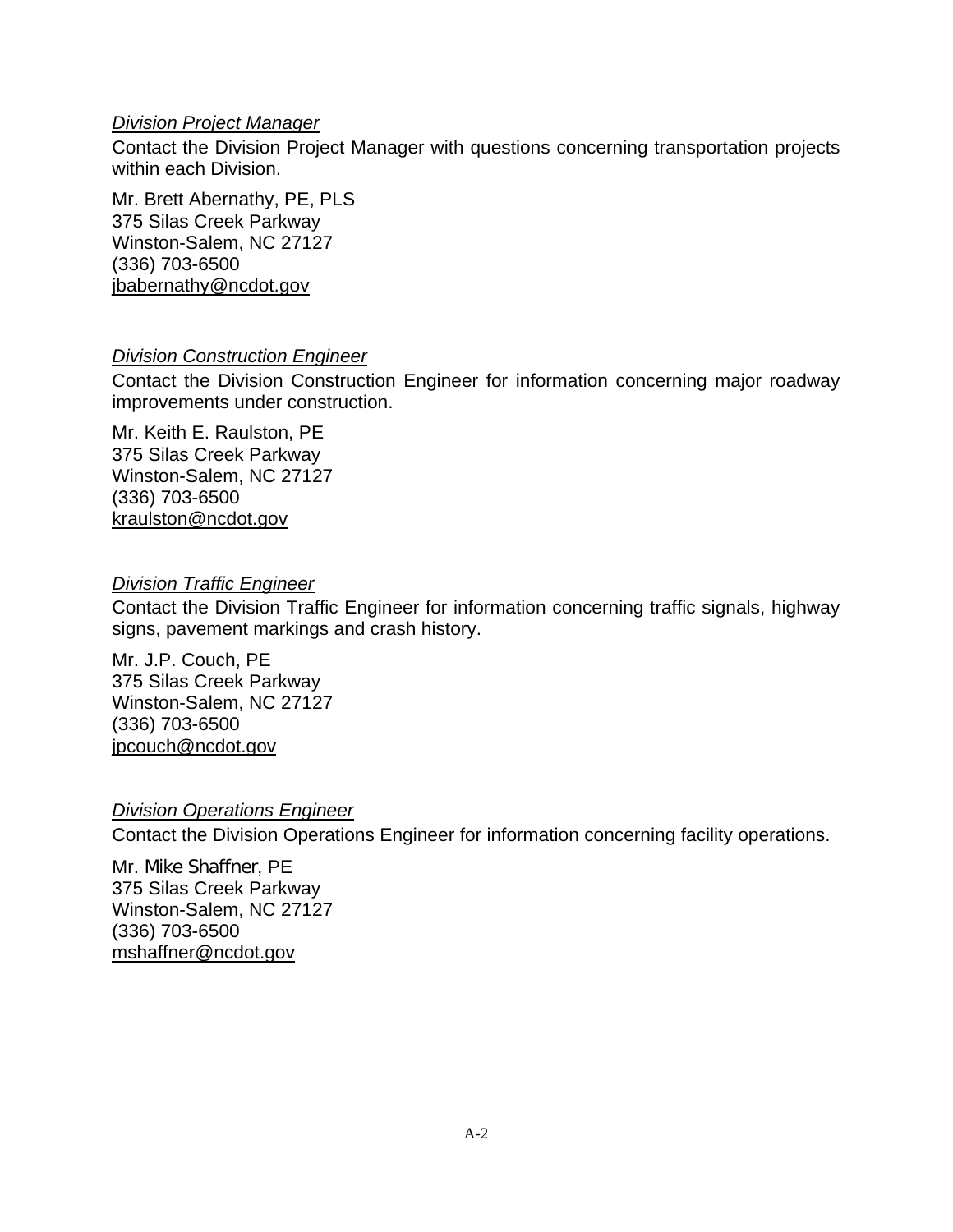### *Division Maintenance Engineer*

Contact the Division Maintenance Engineer information regarding maintenance of all state roadways, improvement of secondary roads and other small improvement projects. The Division Maintenance Engineer also oversees the District Offices, the Bridge Maintenance Unit and the Equipment Unit.

Mr. David W. Spainhour, PE 375 Silas Creek Parkway Winston-Salem, NC 27127 (336) 703-6500 dspainhour@ncdot.gov

### *District Engineer*

Contact the District Engineer for information on outdoor advertising, junkyard control, driveway permits, road additions, subdivision review and approval, Adopt A Highway program, encroachments on highway right of way, issuance of oversize/overwidth permits, paving priorities, secondary road construction program and road maintenance.

Mr. John P. Rhyne, PE 375 Silas Creek Parkway Winston-Salem, NC 27127 (336) 703-6600 jprhyne@ncdot.gov

### *Transportation Planning Branch (TPB)*

Contact the Transportation Planning Branch for information on long-range multi-modal planning services.

1554 Mail Service Center Raleigh, NC 27699-1554 (919) 733-4705 http://www.ncdot.gov/doh/preconstruct/tpb/

### *Winston-Salem Urban Area Metropolitan Planning Organization (MPO)*

Contact the MPO for information on long-range multi-modal planning services.

Mr. Greg Errett P.O. Box 2511 Winston-Salem, NC 27102-2511 (336) 747-6871 grege@cityofws.org http://www.cityofws.org/Home/Departments/Transportation/MPO/Articles/MPO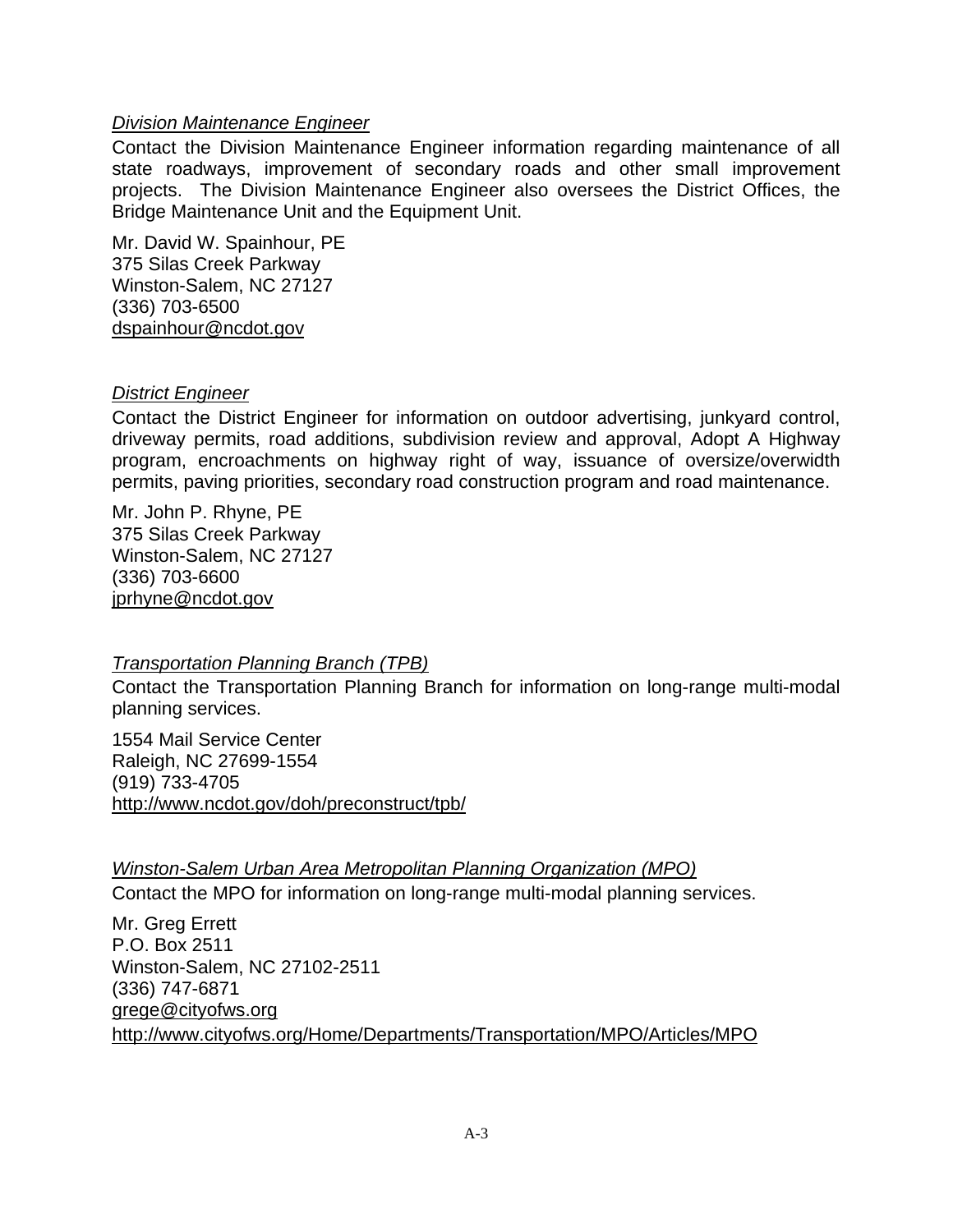### *Strategic Planning Office*

Contact the Strategic Planning Office for information concerning prioritization of transportation projects.

Mr. Don Voelker 1501 Mail Service Center Raleigh, NC 27699-1501 (919) 715-0951 https://apps.dot.state.nc.us/dot/directory/authenticated/UnitPage.aspx?id=11054

### *Project Development & Environmental Branch (PDEA)*

Contact PDEA for information on environmental studies for projects that are included in the TIP.

1548 Mail Service Center Raleigh, NC 27699-1548 (919) 733-3141 http://www.ncdot.gov/doh/preconstruct/pe/

### *Secondary Roads Office*

Contact the Secondary Roads Office for information regarding the status for unpaved roads to be paved, additions and deletions of roads to the State maintained system and the Industrial Access Funds program.

1535 Mail Service Center Raleigh, NC 27699-1535 (919) 733-3250 http://www.ncdot.gov/doh/operations/secondaryroads/

### *Program Development Branch*

Contact the Program Development Branch for information concerning Roadway Official Corridor Maps, Feasibility Studies and the Transportation Improvement Program (TIP).

1534 Mail Service Center Raleigh, NC 27699-1534 (919) 733-2039 http://www.ncdot.org/planning/development/

### *Public Transportation Division*

Contact the Public Transportation Division for information public transit systems.

1550 Mail Service Center Raleigh, NC 27699-1550 (919) 733-4713 http://www.ncdot.org/transit/nctransit/